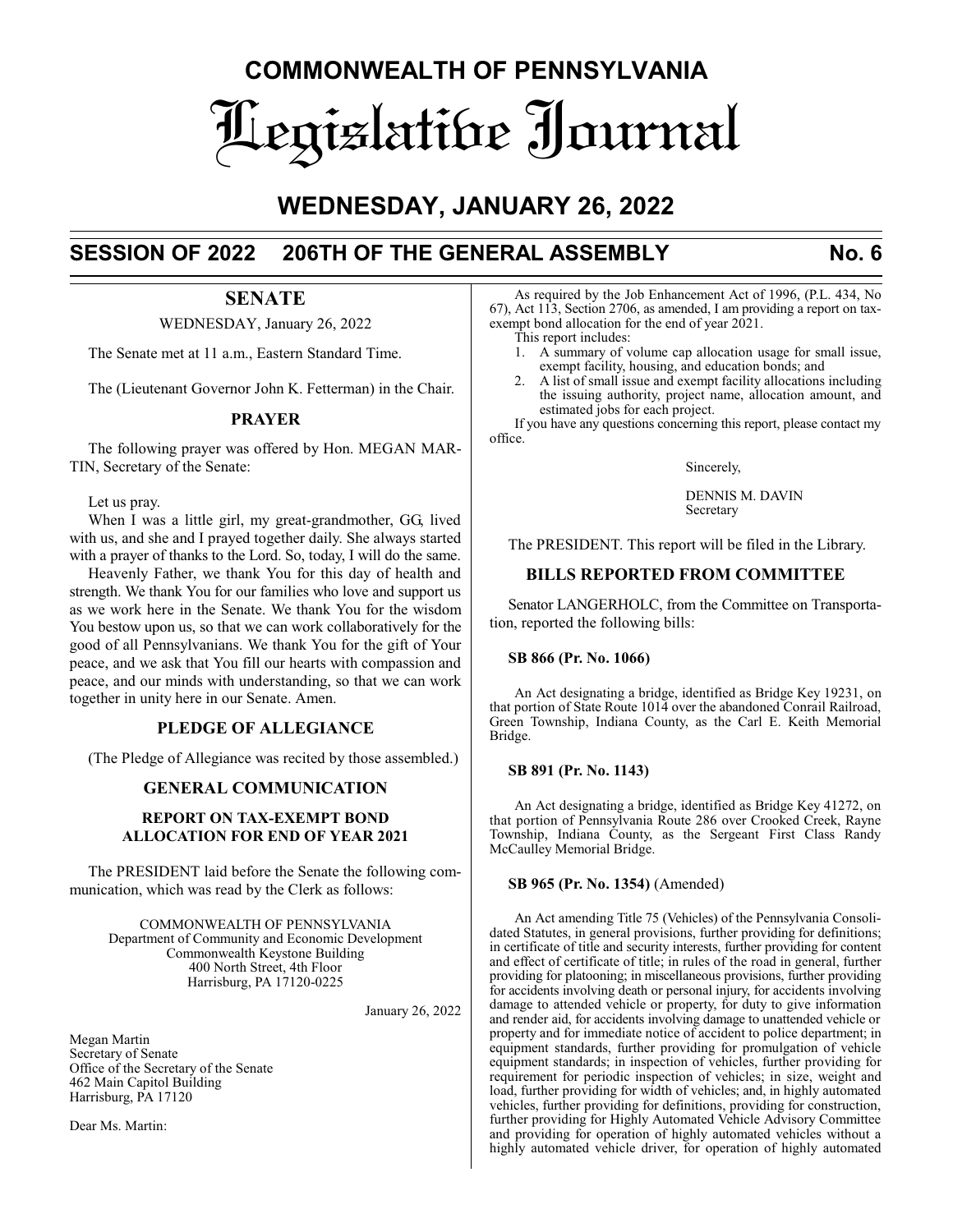vehicles with a highly automated motor vehicle driver, for operation of highly automated motor carrier vehicles, for operation of highly automated transportation network service, for licensing and registration, for insurance, for control and for regulations.

# **LEGISLATIVE LEAVES**

The PRESIDENT. The Chair recognizes the gentlewoman from Westmoreland, Senator Kim Ward.

Senator K. WARD. Mr. President, I request legislative leaves for Senator Bartolotta and Senator Mastriano.

The PRESIDENT. The Chair recognizes the gentleman from Philadelphia, Senator Anthony Williams.

Senator A.H. WILLIAMS. Mr. President, I request legislative leaves for Senator Haywood and Senator Muth.

The PRESIDENT. Senator Kim Ward requests legislative leaves for Senator Bartolotta and Senator Mastriano.

Senator Anthony Williams requests legislative leaves for Senator Haywood and Senator Muth.

Without objection, the leaves will be granted.

# **JOURNAL APPROVED**

The PRESIDENT. The Journal of the Session of June 21, 2021, is now in print.

The Clerk proceeded to read the Journal of the Session of June 21, 2021.

Senator K. WARD. Mr. President, I move that further reading of the Journal be dispensed with and that the Journal be approved.

On the question, Will the Senate agree to the motion?

The yeas and nays were required by Senator K. WARD and were as follows, viz:

# YEA-49

| Argall            | DiSanto    | Laughlin      | Schwank              |
|-------------------|------------|---------------|----------------------|
| Aument            | Dush       | Martin        | Stefano              |
| Baker             | Flynn      | Mastriano     | Street               |
| <b>Bartolotta</b> | Fontana    | Mensch        | Tartaglione          |
| Boscola           | Gebhard    | Muth          | Tomlinson            |
| <b>Brewster</b>   | Gordner    | Phillips-Hill | Vogel                |
| <b>Brooks</b>     | Haywood    | Pittman       | Ward, Judy           |
| <b>Browne</b>     | Hughes     | Regan         | Ward, Kim            |
| Cappelletti       | Hutchinson | Robinson      | Williams, Anthony H. |
| Collett           | Kane       | Santarsiero   | Williams, Lindsey    |
| Comitta           | Kearney    | Saval         | Yaw                  |
| Corman            | Langerholc | Scavello      | Yudichak             |

# NAY-0

A majority of the Senators having voted "aye," the question was determined in the affirmative.

The PRESIDENT. The Journal is approved.

Costa

# **LEAVE CHANGED**

The PRESIDENT. The Chair recognizes the gentleman from Philadelphia, Senator Anthony Williams.

Senator A.H. WILLIAMS. Mr. President, I request that Senator Muth's leave be changed from a legislative leave to a temporary Capitol leave.

The PRESIDENT. Senator Anthony Williams requests that Senator Muth's leave be changed from a legislative leave to a temporary Capitol leave. Without objection, the leave will be changed.

# **GUESTS OF SENATOR JUDY SCHWANK PRESENTED TO THE SENATE**

The PRESIDENT. The Chair recognizes the gentlewoman from Berks, Senator Schwank.

Senator SCHWANK. Mr. President, good morning everyone. Joining me today here in our Senate Chamber, they are up in the gallery, is the family of one of my district office employees, Tara Kutzer; her husband, Chris, and her two daughters, Zoey and Avery, are here with her as well. There is a unique story about Mrs. Tara Kutzer. Tara has been with our Senate office for 27 years. If you would look at her, you would think she is no older than 18, but she actually started as an intern while she was a student at Central Catholic High School in the city of Reading. So, she has been doing this job for a long time and doing it very well. I feel very fortunate to have her on board, and I enjoy it when she brings her children into the district office as well. By the way, Zoey will be 10 on Friday. She is a fourth grader at La Salle Academy in Shillington, Pennsylvania, and she is actually learning about State government right now. So, her mom and dad brought her up to Harrisburg so she could see the Senate in action, and if she is anything like many of the children who I know who come up here, the next stop will be the gift shop. Thank you very much, Mr. President, and would you ask our colleagues to welcome my guests here today? Thank you.

The PRESIDENT. Would the guests of Senator Schwank please rise to be welcomed by the Senate.

(Applause.)

# **CALENDAR**

# **SECOND CONSIDERATION CALENDAR**

# BILLS OUT OF ORDER

Without objection, the following bills on today's Calendar were called out of order by Senator K. WARD, as Special Orders of Business.

# BILLS ON SECOND CONSIDERATION AND REREFERRED

**HB 221 (Pr. No. 188)** -- The Senate proceeded to consideration of the bill, entitled:

An Act amending the act of January 19, 1968 (1967 P.L.992, No.442), entitled "An act authorizing the Commonwealth of Pennsylvania and the local government units thereof to preserve, acquire or hold land for open space uses," further providing for local taxing options.

Considered the second time and agreed to,

Ordered, To be printed on the Calendar for third consideration.

Upon motion of Senator K. WARD, and agreed to by voice vote, the bill just considered was rereferred to the Committee on Appropriations.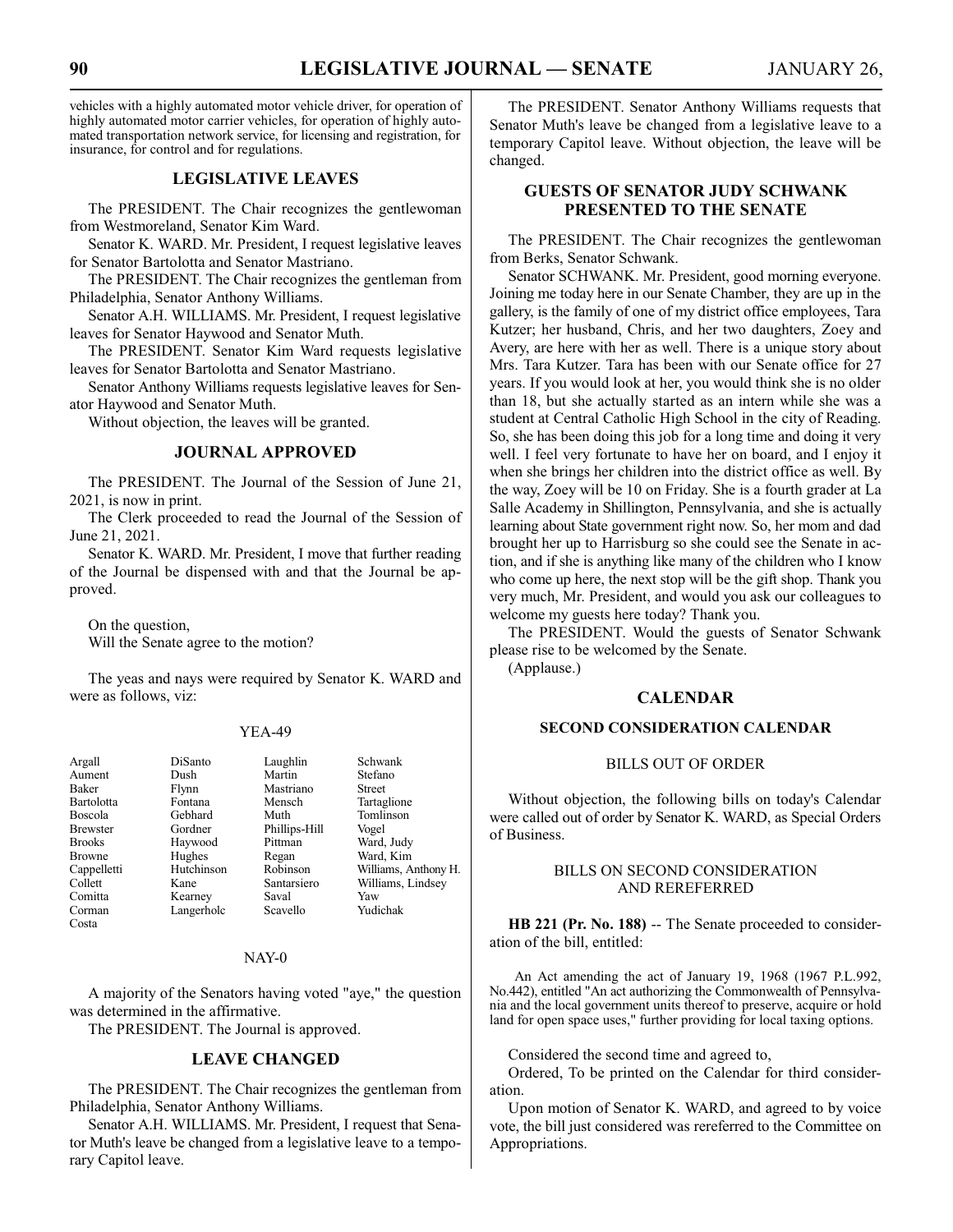**HB 889 (Pr. No. 880)** -- The Senate proceeded to consideration of the bill, entitled:

An Act amending the act of May 22, 1951 (P.L.317, No.69), known as The Professional Nursing Law, further providing for examinations and certificates.

Considered the second time and agreed to,

Ordered, To be printed on the Calendar for third consideration.

Upon motion of Senator K. WARD, and agreed to by voice vote, the bill just considered was rereferred to the Committee on Appropriations.

# **RECESS**

The PRESIDENT. The Chair recognizes the gentlewoman from Westmoreland, Senator Kim Ward.

Senator K. WARD. Mr. President, I request a recess of the Senate for the purpose of a meeting of the Committee on Appropriations to be held here on the floor.

The PRESIDENT. For the purpose of a meeting of the Committee on Appropriations, to be held here on the floor, without objection, the Senate stands in recess.

# **AFTER RECESS**

The PRESIDENT. The time of recess having expired, the Senate will come to order.

# **CONSIDERATION OF CALENDAR RESUMED**

# **THIRD CONSIDERATION CALENDAR**

### BILLS OVER IN ORDER

**SB 1, SB 113** and **SB 137** -- Without objection, the bills were passed over in their order at the request of Senator K. WARD.

BILL OVER IN ORDER AND LAID ON THE TABLE

**HB 220 (Pr. No. 187)** -- The Senate proceeded to consideration of the bill, entitled:

An Act amending the act of April 9, 1929 (P.L.177, No.175), known as The Administrative Code of 1929, in powers and duties of the Department of Drug and Alcohol Programs, further providing for powers and duties.

Without objection, the bill was passed over in its order at the request of Senator K. WARD.

Pursuant to Senate Rule 9, the bill was laid on the table.

#### BILLS OVER IN ORDER

**HB 245, SB 327, SB 457, SB 573, HB 598, SB 676, SB 703, SB 704, HB 723** and **SB 745** -- Without objection, the bills were passed over in their order at the request of Senator K. WARD.

# BILL ON THIRD CONSIDERATION AND FINAL PASSAGE

**HB 764 (Pr. No. 2646)** -- The Senate proceeded to consideration of the bill, entitled:

An Act amending Title 23 (Domestic Relations) of the Pennsylvania Consolidated Statutes, in child protective services, further providing for employees having contact with children and adoptive and foster parents.

Considered the third time and agreed to,

And the amendments made thereto having been printed as required by the Constitution,

On the question, Shall the bill pass finally?

The yeas and nays were taken agreeably to the provisions of the Constitution and were as follows, viz:

# YEA-49

| Argall            | DiSanto    | Laughlin      | Schwank              |
|-------------------|------------|---------------|----------------------|
| Aument            | Dush       | Martin        | Stefano              |
| Baker             | Flynn      | Mastriano     | <b>Street</b>        |
| <b>Bartolotta</b> | Fontana    | Mensch        | Tartaglione          |
| <b>Boscola</b>    | Gebhard    | Muth          | Tomlinson            |
| <b>Brewster</b>   | Gordner    | Phillips-Hill | Vogel                |
| <b>Brooks</b>     | Haywood    | Pittman       | Ward, Judy           |
| <b>Browne</b>     | Hughes     | Regan         | Ward, Kim            |
| Cappelletti       | Hutchinson | Robinson      | Williams, Anthony H. |
| Collett           | Kane       | Santarsiero   | Williams, Lindsey    |
| Comitta           | Kearney    | Saval         | Yaw                  |
| Corman            | Langerholc | Scavello      | Yudichak             |
| Costa             |            |               |                      |

# NAY-0

A constitutional majority of all the Senators having voted "aye," the question was determined in the affirmative.

Ordered, That the Secretary of the Senate return said bill to the House of Representatives with information that the Senate has passed the same with amendments in which concurrence of the House is requested.

# **LEGISLATIVE LEAVE CANCELLED**

The PRESIDENT. Senator Muth has returned, and her temporary Capitol leave is cancelled.

# **CONSIDERATION OF CALENDAR RESUMED**

# **THIRD CONSIDERATION CALENDAR RESUMED**

# BILL OVER IN ORDER

**SB** 775 -- Without objection, the bill was passed over in its order at the request of Senator K. WARD.

# BILL ON THIRD CONSIDERATION AND FINAL PASSAGE

**SB 806 (Pr. No. 1353)** -- The Senate proceeded to consideration of the bill, entitled: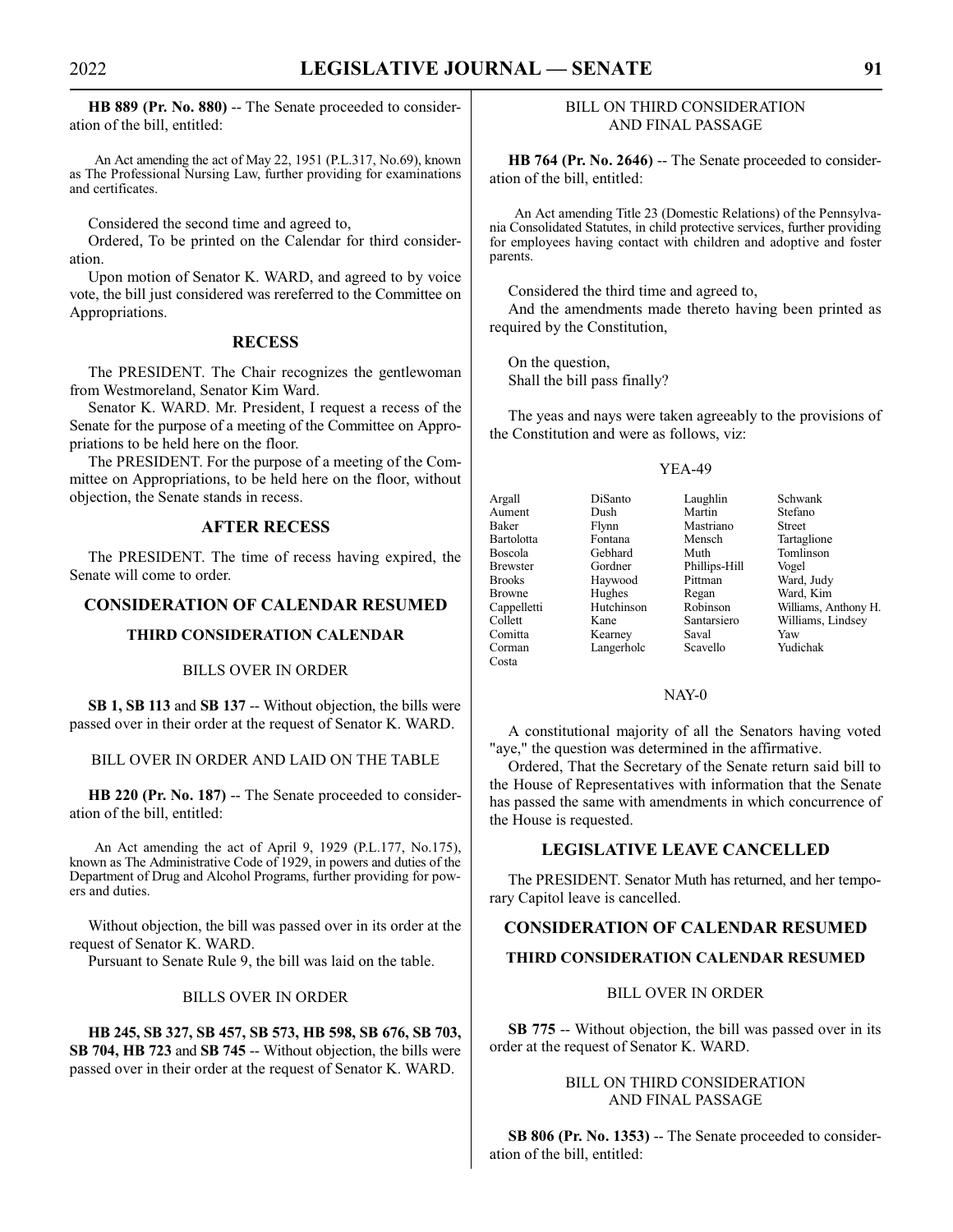An Act amending the act of July 20, 1979 (P.L.183, No.60), known as the Oil and Gas Lease Act, further providing for definitions, for payment information to interest owners and for accumulation of proceeds from production.

Considered the third time and agreed to,

And the amendments made thereto having been printed as required by the Constitution,

On the question, Shall the bill pass finally?

The yeas and nays were taken agreeably to the provisions of the Constitution and were as follows, viz:

#### YEA-49

| Argall            | DiSanto    | Laughlin      | Schwank              |
|-------------------|------------|---------------|----------------------|
| Aument            | Dush       | Martin        | Stefano              |
| Baker             | Flynn      | Mastriano     | <b>Street</b>        |
| <b>Bartolotta</b> | Fontana    | Mensch        | Tartaglione          |
| Boscola           | Gebhard    | Muth          | Tomlinson            |
| <b>Brewster</b>   | Gordner    | Phillips-Hill | Vogel                |
| <b>Brooks</b>     | Haywood    | Pittman       | Ward, Judy           |
| <b>Browne</b>     | Hughes     | Regan         | Ward, Kim            |
| Cappelletti       | Hutchinson | Robinson      | Williams, Anthony H. |
| Collett           | Kane       | Santarsiero   | Williams, Lindsey    |
| Comitta           | Kearney    | Saval         | Yaw                  |
| Corman            | Langerholc | Scavello      | Yudichak             |
| Costa             |            |               |                      |

# NAY-0

A constitutional majority of all the Senators having voted "aye," the question was determined in the affirmative.

Ordered, That the Secretary of the Senate present said bill to the House of Representatives for concurrence.

## BILLS OVER IN ORDER

**SB 807, SB 846** and **SB 862** -- Without objection, the bills were passed over in their order at the request of Senator K. WARD.

# BILL ON THIRD CONSIDERATION AND FINAL PASSAGE

**SB 927 (Pr. No. 1220)** -- The Senate proceeded to consideration of the bill, entitled:

An Act amending Title 51 (Military Affairs) of the Pennsylvania Consolidated Statutes, in military educational programs, further providing for medical officer or health officer incentive program, for definitions, for establishment of program, for program stipend, for additional incentives, for recoupment of incentive payments and for adjustment of stipend amounts.

Considered the third time and agreed to,

And the amendments made thereto having been printed as required by the Constitution,

On the question, Shall the bill pass finally?

The PRESIDENT. The Chair recognizes the gentleman from Venango, Senator Hutchinson.

Senator HUTCHINSON. Mr. President, I rise to ask the Members to support Senate Bill No. 927, the Medical Officer or Healthcare Officer Incentive Program. This legislation builds upon a successful recruitment and retention program for the Pennsylvania National Guard in critical health-related specialties, which the legislature enacted back in 2014, and of which I was the proud author. Passage of this bill would expand eligibility to members of the Guard in additional health professions, for which there is a shortage, adding dentists and physician assistants to the numerous other healthcare providers such as nurses, doctors, and behavioral health specialists. It will also adjust the monthly stipend offered to these critical healthcare providers based upon their degree attained and the years of Guard service.

It is incumbent upon us to ensure that our National Guard is able to recruit these critical health specialists so they can serve our brave men and women and fulfill the mission of the Pennsylvania National Guard. I urge a "yes" vote, and thank you, my fellow Members.

And the question recurring, Shall the bill pass finally?

The yeas and nays were taken agreeably to the provisions of the Constitution and were as follows, viz:

# YEA-49

| Argall            | DiSanto    | Laughlin      | Schwank              |
|-------------------|------------|---------------|----------------------|
| Aument            | Dush       | Martin        | Stefano              |
| Baker             | Flynn      | Mastriano     | <b>Street</b>        |
| <b>Bartolotta</b> | Fontana    | Mensch        | Tartaglione          |
| Boscola           | Gebhard    | Muth          | Tomlinson            |
| <b>Brewster</b>   | Gordner    | Phillips-Hill | Vogel                |
| <b>Brooks</b>     | Haywood    | Pittman       | Ward, Judy           |
| <b>Browne</b>     | Hughes     | Regan         | Ward, Kim            |
| Cappelletti       | Hutchinson | Robinson      | Williams, Anthony H. |
| Collett           | Kane       | Santarsiero   | Williams, Lindsey    |
| Comitta           | Kearney    | Saval         | Yaw                  |
| Corman            | Langerholc | Scavello      | Yudichak             |
| Costa             |            |               |                      |

# NAY-0

A constitutional majority of all the Senators having voted "aye," the question was determined in the affirmative.

Ordered, That the Secretary of the Senate present said bill to the House of Representatives for concurrence.

# BILLS OVER IN ORDER

**SB 934, SB 935, SB 938, SB 967, SB 992, HB 1082** and **HB 1224** -- Without objection, the bills were passed over in their order at the request of Senator K. WARD.

# BILL ON THIRD CONSIDERATION AND FINAL PASSAGE

**HB 1479 (Pr. No. 1598)** -- The Senate proceeded to consideration of the bill, entitled: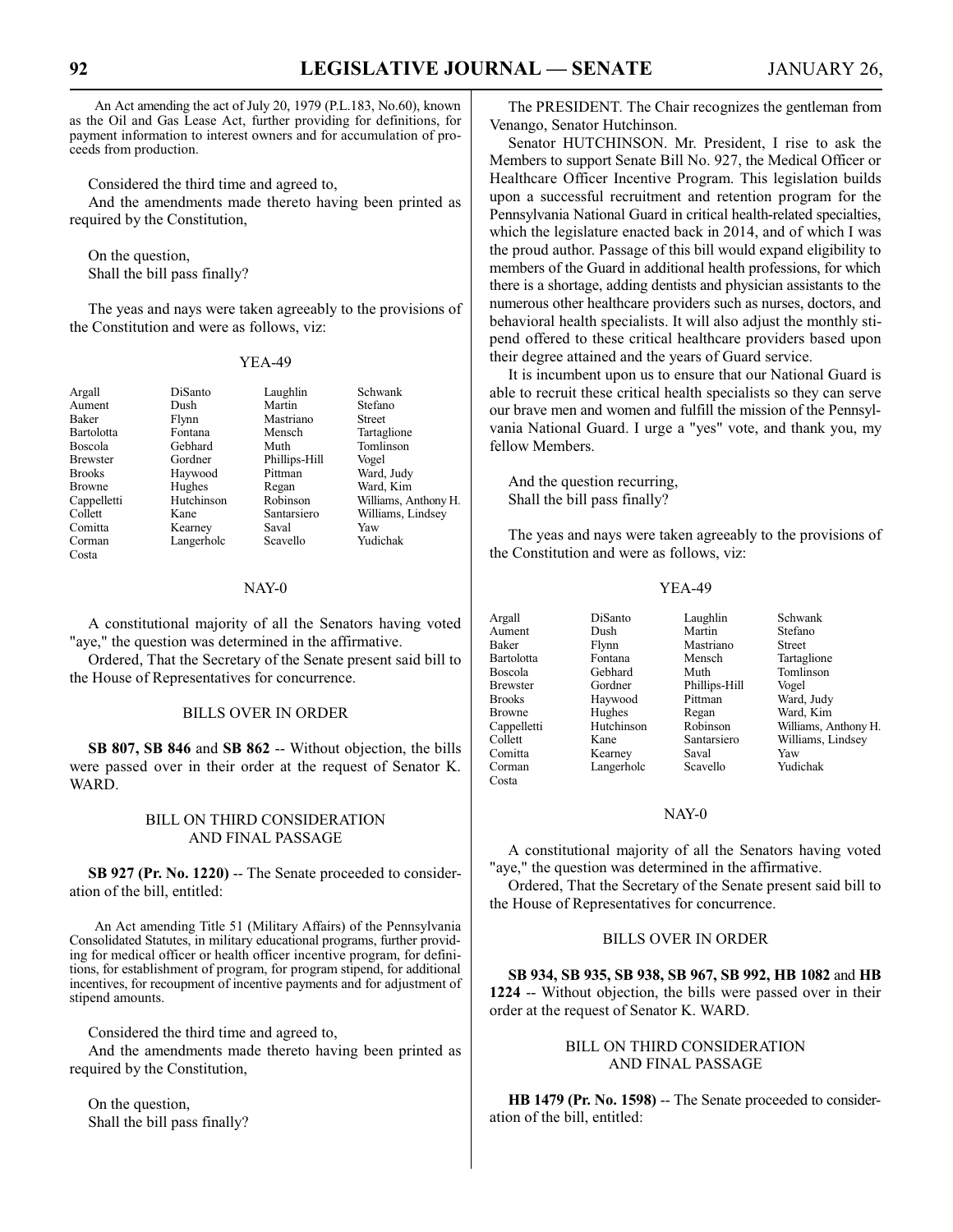An Act designating a portion of Pennsylvania Route 31 from Strikertown Road to Renaissance Lane in South Huntingdon Township, Westmoreland County, as the John Michael Beyrand Memorial Highway.

Considered the third time and agreed to,

On the question, Shall the bill pass finally?

The yeas and nays were taken agreeably to the provisions of the Constitution and were as follows, viz:

# YEA-49

| Schwank              |
|----------------------|
|                      |
|                      |
|                      |
| Tartaglione          |
| Tomlinson            |
|                      |
| Ward, Judy           |
| Ward, Kim            |
| Williams, Anthony H. |
| Williams, Lindsey    |
|                      |
| Yudichak             |
|                      |

# NAY-0

A constitutional majority of all the Senators having voted "aye," the question was determined in the affirmative.

Ordered, That the Secretary of the Senate return said bill to the House of Representatives with information that the Senate has passed the same without amendments.

BILL OVER IN ORDER

**HB 1560** -- Without objection, the bill was passed over in its order at the request of Senator K. WARD.

# BILL LAID ON THE TABLE

**HB 1660 (Pr. No. 2371)** -- The Senate proceeded to consideration of the bill, entitled:

An Act amending the act of March 10, 1949 (P.L.30, No.14), known as the Public School Code of 1949, in duties and powers of boards of school directors, further providing for temporary emergency provisions.

Upon motion of Senator K. WARD, and agreed to by voice vote, the bill was laid on the table.

# **HB 1660 TAKEN FROM THE TABLE**

Senator K. WARD. Mr. President, I move that House Bill No. 1660, Printer's No. 2371, be taken from the table and placed on the Calendar.

The motion was agreed to by voice vote.

The PRESIDENT. The bill will be placed on the Calendar.

### BILLS OVER IN ORDER

**HB 1823, HB 1849** and **HB 2051** -- Without objection, the bills were passed over in their order at the request of Senator K. WARD.

# **SECOND CONSIDERATION CALENDAR RESUMED**

# BILLS OVER IN ORDER

**HB 118, SB 152, SB 200, SB 225** and **SB 284** -- Without objection, the bills were passed over in their order at the request of Senator K. WARD.

# BILL ON SECOND CONSIDERATION

**SB 322 (Pr. No. 330)** -- The Senate proceeded to consideration of the bill, entitled:

An Act amending the act of June 3, 1937 (P.L.1333, No.320), known as the Pennsylvania Election Code, in voting by qualified absentee electors, further providing for canvassing of official absentee ballots and mail-in ballots.

Considered the second time and agreed to,

Ordered, To be printed on the Calendar for third consideration.

# BILL LAID ON THE TABLE

**SB 471 (Pr. No. 1211)** -- The Senate proceeded to consideration of the bill, entitled:

An Act prohibiting the mandatory COVID-19 vaccination of Pennsylvania residents by the Commonwealth, political subdivisions or as a condition of employment.

Upon motion of Senator K. WARD, and agreed to by voice vote, the bill was laid on the table.

# **SB 471 TAKEN FROM THE TABLE**

Senator K. WARD. Mr. President, I move that Senate Bill No. 471, Printer's No. 1211, be taken from the table and placed on the Calendar.

The motion was agreed to by voice vote. The PRESIDENT. The bill will be placed on the Calendar.

# BILLS OVER IN ORDER

**SB 522** and **SB 527** -- Without objection, the bills were passed over in their order at the request of Senator K. WARD.

# BILL ON SECOND CONSIDERATION AND REREFERRED

**SB 589 (Pr. No. 714)** -- The Senate proceeded to consideration of the bill, entitled:

An Act amending Title 53 (Municipalities Generally) of the Pennsylvania Consolidated Statutes, in general provisions relating to home rule and optional plan government, further providing for definitions,

Costa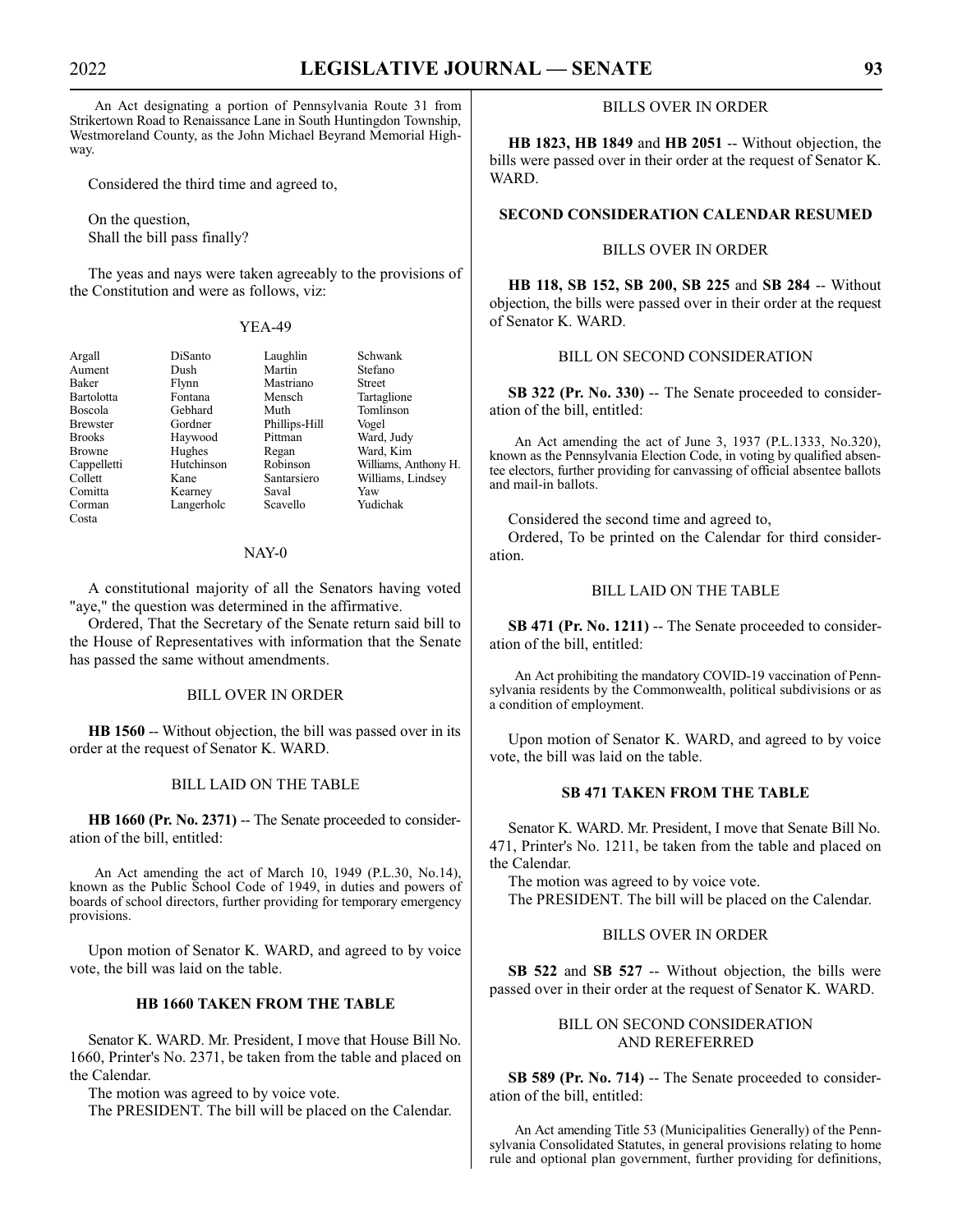providing for appointment of government study commission in distressed municipality and further providing for first meeting of commission, for function and duty of commission, for hearings and public forums, for report of findings and recommendations, for limitation on enactment of ordinance or filing of petition and for limitation on municipal powers.

Considered the second time and agreed to,

Ordered, To be printed on the Calendar for third consideration.

Upon motion of Senator K. WARD, and agreed to by voice vote, the bill just considered was rereferred to the Committee on Appropriations.

# BILLS OVER IN ORDER

**SB 597, HB 668** and **SB 815** -- Without objection, the bills were passed over in their order at the request of Senator K. WARD.

# BILL ON SECOND CONSIDERATION AND REREFERRED

**SB 945 (Pr. No. 1348)** -- The Senate proceeded to consideration of the bill, entitled:

An Act providing for the disposition of alternative energy credits.

Considered the second time and agreed to,

Ordered, To be printed on the Calendar for third consideration.

Upon motion of Senator K. WARD, and agreed to by voice vote, the bill just considered was rereferred to the Committee on Appropriations.

# BILLS OVER IN ORDER

**HB 951, SB 956, SB 962, SB 977, HB 987, HB 996, SB 1030, HB 1096, HB 1248** and **HB 1312** -- Without objection, the bills were passed over in their order at the request of Senator K. WARD.

# BILLS ON SECOND CONSIDERATION AND REREFERRED

**HB 1350 (Pr. No. 1465)** -- The Senate proceeded to consideration of the bill, entitled:

An Act amending Title 8 (Boroughs and Incorporated Towns) of the Pennsylvania Consolidated Statutes, in powers and duties of elected officials, further providing for surcharge by auditors; in powers, duties and rights of appointed officers and employees, further providing for borough manager created by ordinance and election, for powers and duties, for other offices not incompatible and for organization of commission; and, in taxation and finance, further providing for preparation of budget.

Considered the second time and agreed to,

Ordered, To be printed on the Calendar for third consideration.

Upon motion of Senator K. WARD, and agreed to by voice vote, the bill just considered was rereferred to the Committee on Appropriations.

**HB 1420 (Pr. No. 1527)** -- The Senate proceeded to consideration of the bill, entitled:

An Act amending the act of June 13, 1967 (P.L.31, No.21), known as the Human Services Code, in general powers and duties of the Department of Public Welfare, providing for COVID-19 mental health public awareness campaign.

Considered the second time and agreed to,

Ordered, To be printed on the Calendar for third consideration.

Upon motion of Senator K. WARD, and agreed to by voice vote, the bill just considered was rereferred to the Committee on Appropriations.

**HB 1421 (Pr. No. 1528)** -- The Senate proceeded to consideration of the bill, entitled:

An Act amending Title 51 (Military Affairs) of the Pennsylvania Consolidated Statutes, in Department of Military Affairs, further providing for burial details for veterans.

Considered the second time and agreed to,

Ordered, To be printed on the Calendar for third consideration.

Upon motion of Senator K. WARD, and agreed to by voice vote, the bill just considered was rereferred to the Committee on Appropriations.

# BILLS OVER IN ORDER

**HB 1500, HB 1737, HB 1801, HB 1819** and **HB 1842** -- Without objection, the bills were passed over in their order at the request of Senator K. WARD.

# BILL ON SECOND CONSIDERATION AND REREFERRED

HB 1868 (Pr. No. 2652) -- The Senate proceeded to consideration of the bill, entitled:

An Act amending Title 63 (Professions and Occupations (State Licensed)) of the Pennsylvania Consolidated Statutes, providing for military and veterans' licensure.

Considered the second time and agreed to,

Ordered, To be printed on the Calendar for third consideration.

Upon motion of Senator K. WARD, and agreed to by voice vote, the bill just considered was rereferred to the Committee on Appropriations.

# BILL OVER IN ORDER

**HB 1877** -- Without objection, the bill was passed over in its order at the request of Senator K. WARD.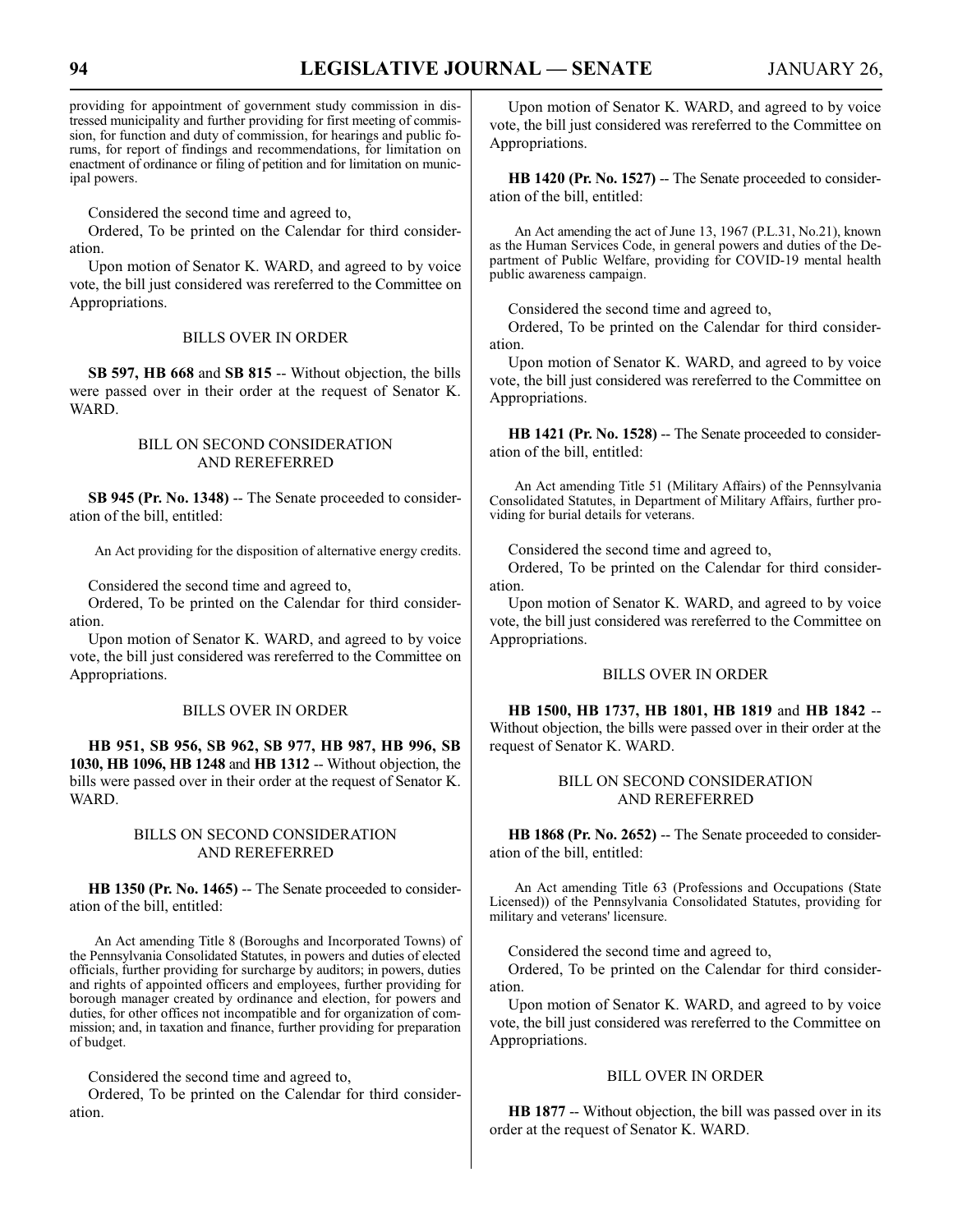# 2022 **LEGISLATIVE JOURNAL — SENATE 95**

# **UNFINISHED BUSINESS BILLS REPORTED FROM COMMITTEE**

Senator BROWNE, from the Committee on Appropriations, reported the following bills:

### **HB 221 (Pr. No. 188)** (Rereported)

An Act amending the act of January 19, 1968 (1967 P.L.992, No.442), entitled "An act authorizing the Commonwealth of Pennsylvania and the local government units thereof to preserve, acquire or hold land for open space uses," further providing for local taxing options.

### **HB 889 (Pr. No. 880)** (Rereported)

An Act amending the act of May 22, 1951 (P.L.317, No.69), known as The Professional Nursing Law, further providing for examinations and certificates.

#### **HB 995 (Pr. No. 2381)** (Rereported)

An Act amending Title 51 (Military Affairs) of the Pennsylvania Consolidated Statutes, in Department of Military Affairs, establishing the PA VETConnect Program.

# **BILLS ON FIRST CONSIDERATION**

Senator SAVAL. Mr. President, I move that the Senate do now proceed to consideration of all bills reported from committee for the first time at today's Session.

The motion was agreed to by voice vote. The bills were as follows:

# **SB 866, SB 891** and **SB 965**.

And said bills having been considered for the first time, Ordered, To be printed on the Calendar for second consideration.

# **ANNOUNCEMENTS BY THE SECRETARY**

The following announcements were read by the Secretary of the Senate:

#### SENATE OF PENNSYLVANIA

#### COMMITTEE MEETINGS

#### MONDAY, FEBRUARY 7, 2022

| 10:00 A.M.   | LAW AND JUSTICE (public hearing on<br>adult-use marijuana)                                                           | Hrg. Rm. 1<br>North Off.<br>(LIVE<br>STREAMED) |
|--------------|----------------------------------------------------------------------------------------------------------------------|------------------------------------------------|
| 11:00 A.M.   | STATE GOVERNMENT (to consider<br>Senate Bills No. 991, 1020 and 1043; and<br>Senate Resolution No. 152)              | Room 8E-A<br>East Wing<br>(LIVE<br>STREAMED)   |
| 12:00 P.M.   | <b>TRANSPORTATION</b> (to consider Senate)<br>Bills No. 892, 925, 1031, 1051 and 1053)                               | Room 461<br>Main Capitol                       |
| $12:00$ P.M. | VETERANS AFFAIRS AND<br><b>EMERGENCY PREPAREDNESS (to</b><br>consider Senate Bills No. 1016, 1027, 1028<br>and 1047) | Room 8E-B<br>East Wing<br>(LIVE<br>STREAMED)   |

| $12:30$ P.M.  | EDUCATION (to consider House Bill No.<br>232)                                                                                              | Room 8E-A<br>East Wing<br>(LIVE<br><b>STREAMED)</b>               |
|---------------|--------------------------------------------------------------------------------------------------------------------------------------------|-------------------------------------------------------------------|
| Off the Floor | LOCAL GOVERNMENT (to consider<br>House Bill No. 2143)                                                                                      | Rules Cmte.<br>Conf. Rm.                                          |
| Off the Floor | RULES AND EXECUTIVE<br><b>NOMINATIONS</b> (to consider Senate Bill<br>No. 739; and certain Executive<br>Nominations)                       | Senate<br>Chamber<br>(LIVE<br><b>STREAMED)</b>                    |
|               | TUESDAY, FEBRUARY 8, 2022                                                                                                                  |                                                                   |
| Off the Floor | LABOR AND INDUSTRY (to consider<br>Senate Bills No. 569 and 993; and House<br>Bill No. 129)                                                | Room 461<br>Main Capitol                                          |
|               | WEDNESDAY, FEBRUARY 9, 2022                                                                                                                |                                                                   |
| $5:00$ P.M.   | AGRICULTURE AND RURAL AFFAIRS<br>and GAME AND FISHERIES (joint public<br>hearing to receive testimony on Chronic<br>Wasting Disease (CWD)) | American<br>Legion<br>3721 US 220<br><b>BUS</b><br><b>Bedford</b> |
| Off the Floor | FINANCE (to consider Senate Bills No.<br>230 and 622; and House Bill No. 2058)                                                             | Rules Cmte.<br>Conf. Rm.                                          |

# **PETITIONS AND REMONSTRANCES**

The PRESIDENT. The Chair recognizes the gentleman from Lancaster, Senator Martin.

Senator MARTIN. Mr. President, I rise today to recognize the week of January 30 through February 5, 2022, as Catholic Schools Week in Pennsylvania. As mentioned in my Senate Resolution No. 218, Catholic schools are an important institution within our Commonwealth, and that is why this upcoming Sunday through next Saturday we recognize their many important accomplishments and achievements.

In Pennsylvania, there are approximately 135,000 students enrolled in Catholic schools, with the nationwide total being over 1.6 million. In other words, Pennsylvania alone constitutes nearly 1/10 of the entire Catholic school population nationally. In addition, data shows that 99 percent of Catholic school students graduate and that 95 percent go on to some form of higher education. Parents that choose Catholic schools repeatedly cite high academic standards, a safe school environment, and values-added education as the reason for their choice. Catholic schools instill a strong sense of values, self-esteem, confidence, and leadership skills in their students, which are skills that I, as a former Catholic school student myself, have taken into my professional career. Finally, these parochial institutions are an important part of communities across our great Commonwealth.

Mr. President, I ask that the Senate please join me in recognizing Catholic Schools Week here in Pennsylvania. Thank you.

The PRESIDENT. The Chair recognizes the gentleman from Lehigh, Senator Browne.

Senator BROWNE. Mr. President, really briefly, as the Members are aware, we had an opportunity to appropriate a very important package for our hospital community yesterday. I just want to take an opportunity to acknowledge a member of our staff who did some tremendous work in helping this body pull this together. Meaghan Sprout did a tremendous job, and I just wanted to make sure that we acknowledged her.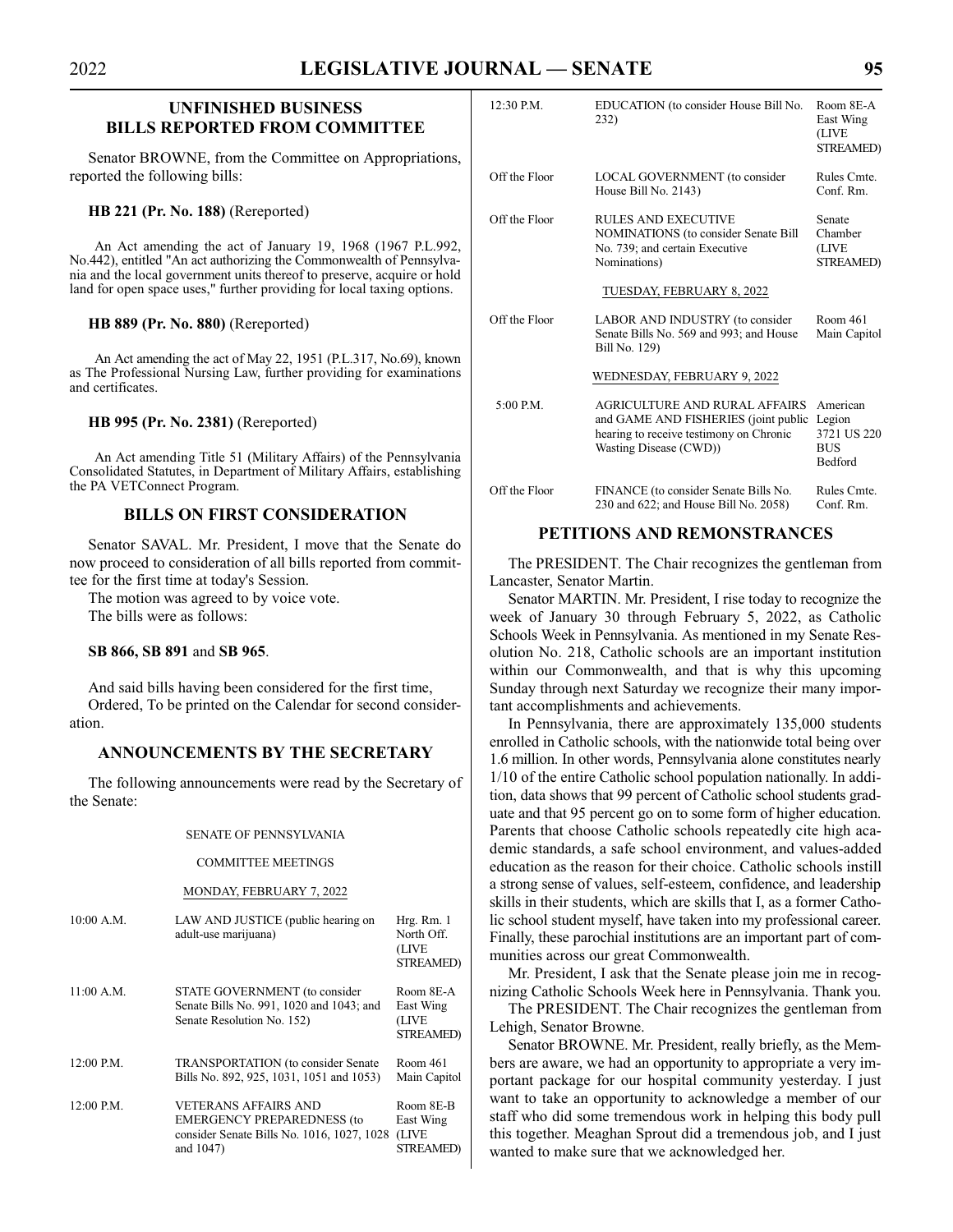Thank you, Mr. President.

The PRESIDENT. The Chair recognizes the gentlewoman from York, Senator Phillips-Hill.

Senator PHILLIPS-HILL. Mr. President, I rise to recognize January 2022 as School Director Recognition Month here in Pennsylvania. Aside from parents and teachers, no individual has a bigger impact on the education of our young people than the 4,500 dedicated individuals who are elected by the people to serve on our local school boards. Our education system is more than just learning basic math, science, English, and history--it is a platform for students to reach their greatest potential. My children were the beneficiaries of a great public education system in York County, and I too served on the school board of the Dallastown Area School District where we made fiscal responsibility and transparency our priorities. Those lessons learned at that level have stayed with me, even as a State Senator. Pennsylvania's school districts exist because individuals volunteer their valuable time to make informed decisions about issues facing our public schools. They make difficult decisions for the betterment of our students, such as voting on budgets, hiring personnel, selecting textbooks, and working for the public, to name just a few. Last year, we entrusted them to make the decisions on developing public health and safety plans amid efforts to reopen our school districts this past fall. School directors work to ensure the needs of our students are met in a way that reflects the views and the values of the communities. Every January, we celebrate and thank these individuals, the nine duly-elected school board directors in each school district across the Commonwealth, who serve our students, our communities, the taxpayers, and our local education system. Mr. President, I hope my colleagues will join me in dedicating January 2022 as School Director Recognition Month here in Pennsylvania.

Thank you, Mr. President.

The PRESIDENT. The Chair recognizes the gentlewoman from Montgomery, Senator Muth.

Senator MUTH. Mr. President, I rise today to talk about an issue of transparency that many of you probably have been following in the headlines recently. Not good headlines. As a trustee of the Pennsylvania School Employees' Retirement fund, we are in troubled waters. I am wary of what is ahead, but I am confident that solutions linger in the near future, and we need to talk about, as we head into budget hearings, the necessity for transparency for all of our State agencies. We have a pension fund of over \$70 billion and they have not been brought in for Senate and House budget hearings in quite some time. I am grateful to have some bipartisan support on legislation that I have introduced, Senate Bill No. 961, which would require leadership from SERS and PSERS to testify before the Committees on Appropriations of both Chambers as part of the annual committee hearing process.

Budget hearings start next month and maybe it is not too late. Maybe we can get PSERS in front of one of the budget hearings so the Members have the opportunity to ask questions and hopefully get more answers than I have been offered as a trustee. I know that several of you have mentioned to me that the headlines are troubling and, to be very frank, I have never been part of such an organization where I felt that answers were so poorly answered. How do I talk to annuitants, teachers, and school employees about where their dollars are going, and how do I explain to taxpayers where their dollars are going, to fund financial stability for school employees when they retire, when I do not have the answers? If we do not know where dollars are going, whether it is in a State agency program--there is lots of talk of waste, fraud, and abuse often in this Chamber, and I think that we should be just as diligent with our public pension funds.

Yesterday I tried to amend a bill to end nondisclosure agreements with civil action relative to gas royalties if landowners are not paid their fair share, and, unfortunately, that amendment failed on party line vote. Now, as a trustee of the pension board for the School Employees' Retirement System, we have been told to sign NDAs to get more information about calculation errors; I believe that, maybe, that will change to now being optional. But, again, democracy requires transparency. In the absence of that transparency, the public does not trust the government. We work for the people. The government runs on the dollars of people who we represent. I would hope that all of you would agree that signing nondisclosure agreements, when it comes to the use of public dollars, is unacceptable. I was pleasantly surprised to hear some of the up-and-coming gubernatorial candidates all agreed that information about our Public School Employees' Retirement System should be made public. Findings should be made public. Your dollars are all being spent--tax dollars, annuitance dollars, are being spent--on a lot of lawyers, big money, and we still do not know what happened. So I would hope that that report is made public so that the public is able to read what occurred, what is going to be done moving forward to make sure that it never happens again, and that we secure retirement for all of these hardworking school employees who deserve that kind of future from an economic sustainability and protection standpoint. You work hard your whole life, and now you are worried about where your pension is; that is troubling.

So I rise today, Mr. President, to reiterate my request for full transparency in this Chamber. Reiterate the request to hopefully get a last-minute budget hearing scheduled where PSERS can be present in front of the Committee on Appropriations so that Members can ask questions who do not serve as trustees, because I do believe all of you deserve answers as well.

Thank you, Mr. President.

The PRESIDENT. The Chair recognizes the gentleman from Monroe, Senator Scavello.

Senator SCAVELLO. Mr. President, I have been rising on the floor pretty much every other week or so to talk about school property taxes for seniors. So today, what I am going to do is I am going to read a letter from a senior. Her name is Sandra. That is all I am going to say but the name. Right across the top of the letter she puts: Please do something about the burden of school taxes on the elderly. This is her letter: We pay taxes for decades, but never own our home, even when the mortgage is paid off. I am a 77-year-old widow with a \$25,000 income, and it is fixed. Does not go up or anything, she is stressing. I have no savings or investments. I own my home but owe over \$350 a month in real estate taxes. That is 17 percent of my income that must be paid by June 30, 2022, which is when the school taxes are due, otherwise you go into penalties, \$4,100. The tax rent rebate does not help me or anyone struggling to pay these taxes.

Let me explain what that does. If you do not pre-pay the tax, if you cannot pay the taxes the year before, you do not get that \$650. There is a rebate there, there is a tremendous number of people out there who qualify for it, but because they were not able to pay the taxes on time, that is not available to them. So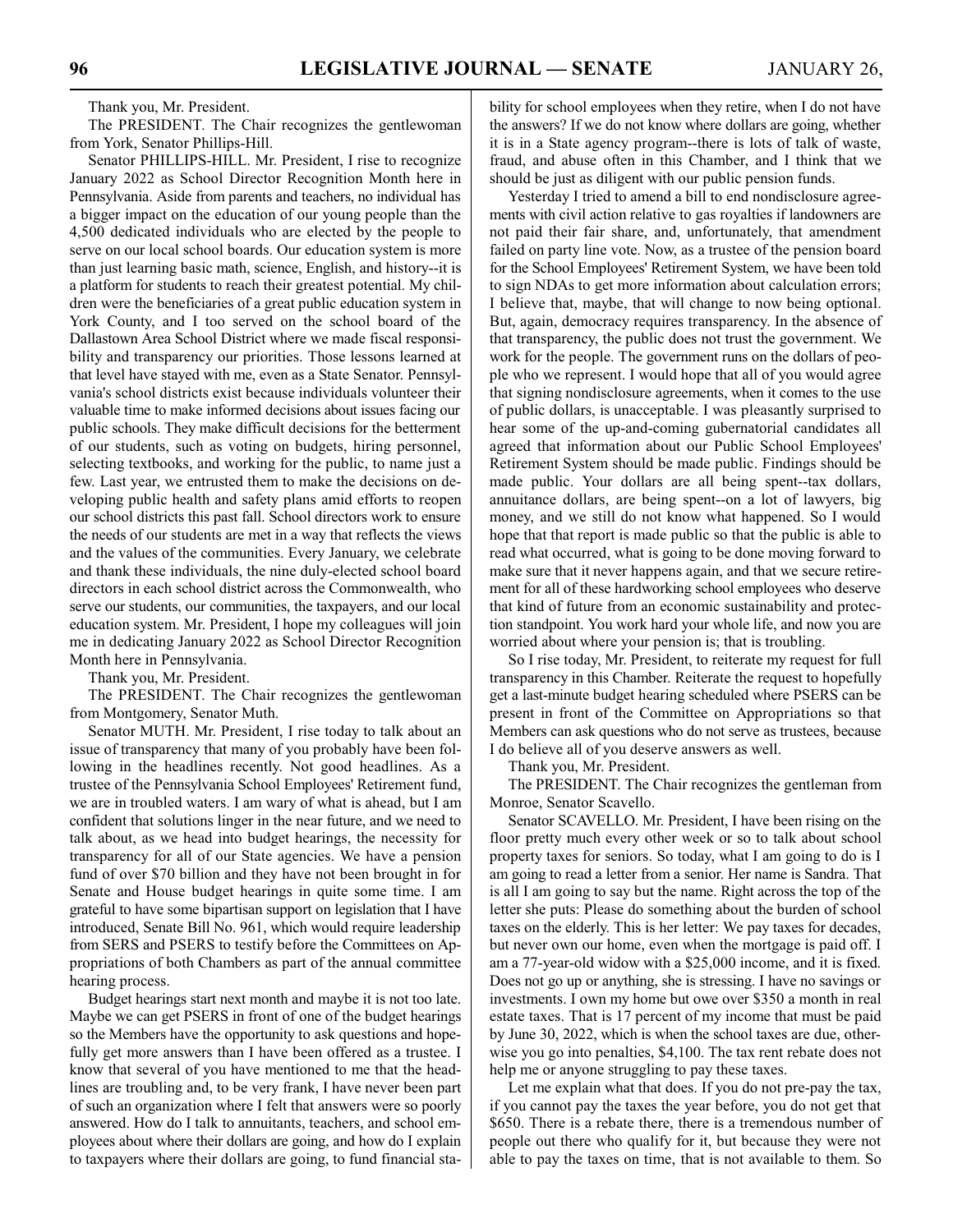you are paying on the current year's taxes, not trying to catch up on the late taxes. So that is the situation that she is in, and, of course, with late taxes that she is paying payments, she is also paying and she is not getting that 2 percent reduction up front. Each June 30 I am afraid to lose my home to a tax sale. I cannot even buy enough food. Just imagine, 77-years-old, by herself, and this is what she is struggling with since her husband passed. We have not had children in school for decades. I am begging, I cannot sleep and I cannot even afford food. This is from someone who sent me this letter. As I get these letters, I am going to read them. I think you need to hear from the people out there who are hurting.

Thank you, Mr. President.

The PRESIDENT. Senator Tartaglione has submitted remarks for the record. Without objection, the remarks will be spread upon the record.

*(The following prepared remarks were made part of the record at the request of the gentlewoman from Philadelphia, Senator TARTAGLIONE:)*

Mr. President, I rise because today marks 5,680 days since the Pennsylvania legislature last passed an increase in the minimum wage here in Pennsylvania. As we all know, we are living through a time of great change in the United States and here in Pennsylvania. The events of the last 2 years have caused a transformation in how companies compensate their employees for the work they provide. Mr. President, we see signs as we drive down the road daily that read: Now hiring, paying up to \$15 an hour. That is great. Companies like Walmart, Target, and Amazon are showing that it is, in fact, possible to pay workers a livable wage. But, Mr. President, not all workers have employers like that.

According to the last report on the minimum wage published by the Minimum Wage Advisory Board, there are nearly 1.3 million Pennsylvanians making less than \$15 an hour. Those same workers struggling to make ends meet and making poverty-level wages are also the workers we continue to praise as essential workers. Mr. President, workers making at or near \$15 an hour traditionally work in food service, retail, and educational services. Your store clerk, waiter, waitress, or child's daycare teacher are often the Pennsylvanians who are struggling to make ends meet while also providing essential services to their community, and I do not think that is right, Mr. President.

We cannot wait for employers to decide to do the right thing and pay their employees a livable, family-sustaining wage. That is why I introduced Senate Bill No. 12, because I know that workers across this Commonwealth deserve to make a livable wage, a wage where they are not forced to choose between putting food on the table, medicine for their children, paying rent, or fixing their car. People need dignity in work, and the surest way to ensure that is to pay people a livable wage. Let us pass Senate Bill No. 12 and ensure all Pennsylvanians make a living wage.

Thank you, Mr. President.

The PRESIDENT. The Chair recognizes the gentleman from Chester, Senator Kane.

Senator KANE. Mr. President, a few months ago, a constituent reached out to me to right a longstanding wrong in this Commonwealth, and I am here today to do that.

Now, I know we do not always agree on the minimum wage, healthcare costs, or how to allocate the remaining \$5 billion in the American Rescue Plan funding, but I think everyone in this Chamber can agree that the groundhog deserves the title of Pennsylvania's State rodent. See, the groundhog is notable for several reasons. For example, did you know that the groundhog is the only member of the marmot family that chooses a lowland habitat instead of one in the mountains? Neither did I. Did you know that the groundhog is one of only a few animals that enters a true hibernation and even builds a separate winter burrow to do so? I did not know that, either. Groundhogs are also extremely intelligent. They form elaborate social networks and even communicate threats through whistling.

Punxsutawney Phil, Pennsylvania's most famous groundhog, has been predicting the weather since 1887, with a 100 percent accuracy rate. Not only are his predictions themselves powerful, but, the celebrity also brings an additional \$1 million in revenue to Jefferson County each year. We have Gus the groundhog, Pennsylvania's second most-famous groundhog, that also plays a central role in our economy, promoting the Pennsylvania Lottery. Together, these groundhogs put forth a great, if small and a little beady-eyed, face for our Commonwealth. With Groundhog Day just a week away, the time is right to finally give this animal the recognition it deserves. I hope you will join me in supporting and cosponsoring my legislation to give the groundhog its rightful place as our official State rodent.

Thank you, Mr. President.

The PRESIDENT. The Chair recognizes the gentleman from Philadelphia, Senator Anthony Williams.

Senator A.H. WILLIAMS. Mr. President, it was 2 years ago when we lost Kobe Bryant to a tragic death, and I was negligent in preparing a resolution. But I did think that it was important for those of us--for Pennsylvanians--who not only love basketball, but love wonderful human beings, to reflect upon the loss of this young man. For those of us who followed his extraordinary career, setting of records, winning of championship rings, battling ailments and injuries, are all of great note, but most significant, for those of us who reflect upon him, is his family and legacies left.

I would like to say that Kobe is a kid from Philadelphia. But the truth is, he was a kid from the suburbs. He claimed Philadelphia as his home, but the truth is he lived in Montgomery County, and for a large part of his life he lived in Italy. So he was a different type of person with regard to where he came from. He was not an African American kid from the tough streets of Philadelphia, but his dad was, and the part of the story that many people do not know is his father, Joe "Jellybean" Bryant, was a guy from west Philadelphia playing on the neighborhood streets, and his mother lived in Philadelphia as well. They were folks of basic means in life and they transformed their entire family's life by not simply having a dad who was an athlete who burned up all his money, but Joe "Jellybean" and his wife had a plan for their children and their family.

For those of us who come from those communities who sometimes struggle, and people do not understand the dynamics of them, there are countless "Jellybean" Bryant families in our communities across Pennsylvania--certainly, in my neighborhood- who only desire the best for their children. Who could unbelievably understand that the consequence of the loss of human beings who we have seen over the last several years, how many of those would be Kobe Bryant? Not the basketball player, but the human being. The guy who, after he retired, went on to win a Grammy, Emmy, or Golden Globe, whatever it was, for a movie. Most importantly, to have a marriage that was sustainable and strong despite the challenges of starting, and several wonderful daughters. Who would think that a family coming from that background would have the vision to take their children out of the challenges of those communities, not burn through all their lim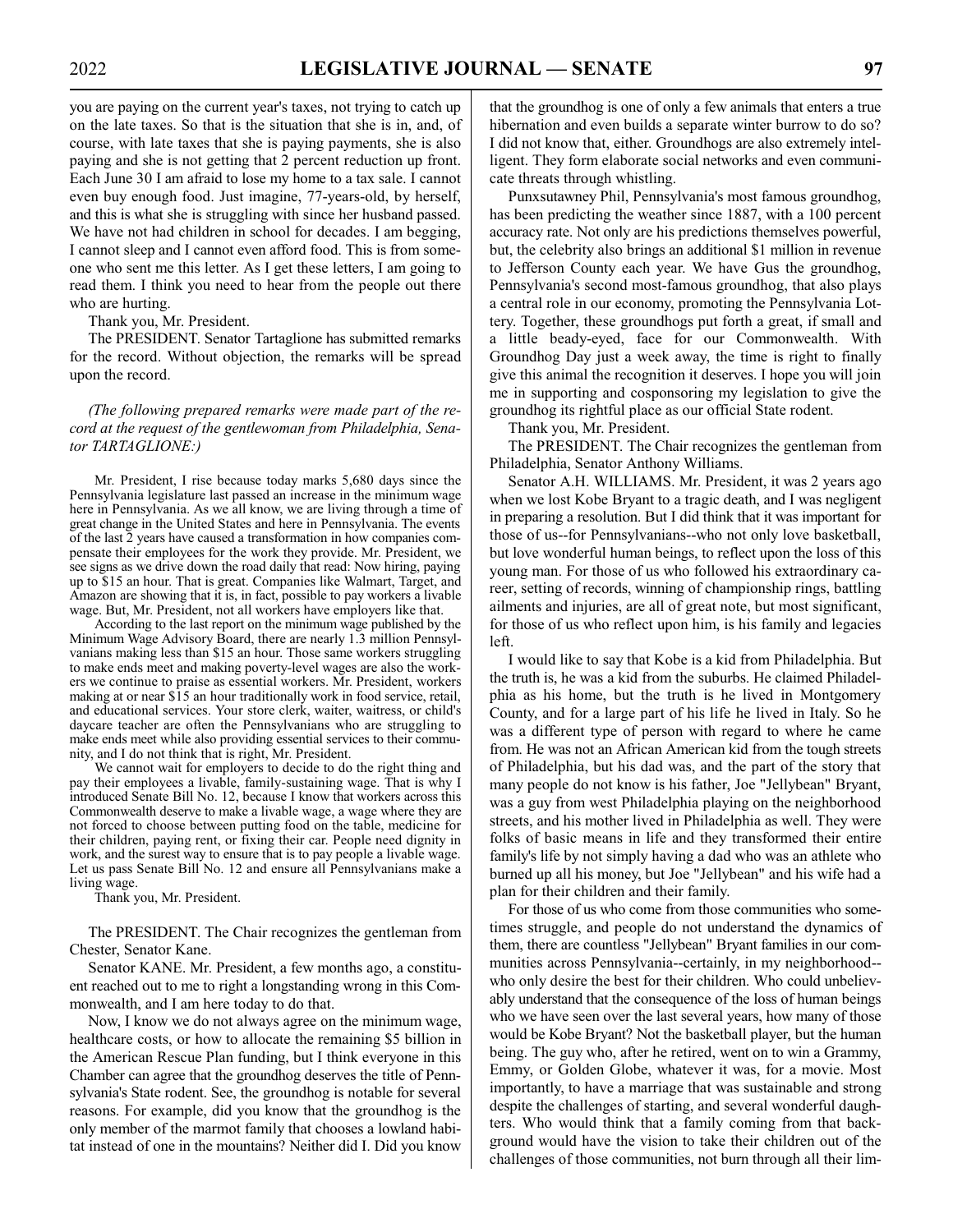ited resources, and allow for their children to prosper in ways that they never experienced in their life.

The celebration of Kobe Bryant is the legacy of not just him but his family, of the hopes and dreams of many of us who come from tough backgrounds. All of us in Pennsylvania can say, regardless of where you come from, if you come from a humble beginning, it truly is something that will not guarantee success in life. Kobe's life is a testament to the American dream. A generation separated from modest beginnings and limited information, that is not privileged, but one that said through competition, hard work, repetition, a desire to do better, led him to places, sites, and scenes that most of us can only imagine. That his legacy of leaving together an intact family and not just championship rings, but, frankly, a certain level of income that his family will be able to sustain itself after his loss. His reputation as a humanitarian, a man who is uplifting girls in basketball in ways that many of us have overlooked. A guy who decided and had a plan that, after I retire, I am not just going to be sitting on a beach someplace, idly sitting by, I am going to craft another career, and it will not just be commentating about basketball, it will be about taking on the platform of Hollywood and providing insight to what life can be for others.

So, while we remember the loss, and for some of us it is a few tears. I can only tell you that if we remind ourselves of what Kobe lived through his life, the gift of life, the opportunity put in front of him and the passion with which he pursued it, that we would expect that some of the challenges that we see every day. If those of us who come from those humble beginnings are reminded of what happened with Kobe Bryant, we too can embrace what opportunities are in front of us. It will not be perfect, easy, or guaranteed, but what it will be is present. So while he is gone, his legacy and memory lives on. Happy birthday, Kobe Bryant.

Thank you, Mr. President.

# **BILL SIGNED**

The PRESIDENT (Lieutenant Governor John K. Fetterman) in the presence of the Senate signed the following bill:

**HB 979**.

# **HOUSE MESSAGES**

# **HOUSE CONCURS IN SENATE AMENDMENTS TO HOUSE BILLS**

The Clerk of the House of Representatives informed the Senate that the House has concurred in amendments made by the Senate to **HB 253** and **HB 1122**.

# **BILLS INTRODUCED AND REFERRED**

The PRESIDENT laid before the Senate the following Senate Bills numbered, entitled, and referred as follows, which were read by the Clerk:

# January 26, 2022

Senators BROWNE, MENSCH, STEFANO, PITTMAN, SCHWANK and MARTIN presented to the Chair **SB 1034**, entitled:

An Act amending Title 20 (Decedents, Estates and Fiduciaries) of the Pennsylvania Consolidated Statutes, in intestate succession, further providing for share of surviving spouse; in wills, further providing for modification by circumstances and for penalty clause for contest; in administration and personal representatives, providing for application to co-personal representatives; in estates, further providing for modification by divorce or pending divorce; and, in trusts, further providing for rules of construction - UTC 112 and providing for modification by circumstances and for penalty clause for contest.

Which was committed to the Committee on JUDICIARY, January 26, 2022.

Senators BROWNE, MENSCH, STEFANO, PITTMAN, SCHWANK and MARTIN presented to the Chair **SB 1035**, entitled:

An Act amending Title 20 (Decedents, Estates and Fiduciaries) of the Pennsylvania Consolidated Statutes, in trusts, further providing for definitions, for trust instrument controls and mandatory rules - UTC 105, for governing law - UTC 107, for situs of trust, for nonjudicial settlement agreements - UTC 111, for charitable purposes; enforcement - UTC 405, for trust for care of animal - UTC 408, for noncharitable trust without ascertainable beneficiary - UTC 409, for reformation to correct mistakes - UTC 415, for modification to achieve settlor's tax objectives - UTC 416, for spendthrift provision - UTC 502, for creditor's claim against settlor - UTC 505(a), for overdue distribution - UTC 506, for revocation or amendment of revocable trust - UTC 602, for trustee's duties and powers of withdrawal - UTC 603, for accepting or declining trusteeship - UTC 701, for trustee's bond - UTC 702, for cotrustees - UTC 703, for vacancy in trusteeship and appointment of successor - UTC 704, for resignation of trustee and filing resignation, for compensation of trustee - UTC 708, for duty to administer trust - UTC 801, for duty of loyalty - UTC 802, for powers to direct - UTC 808, for duty to inform and report, for discretionary powers and for powers of trustees - UTC 815, providing for directed trusts, further providing for remedies for breach of trust--UTC 1001, providing for nonjudicial account settlement and further providing for reliance on trust instrument - UTC 1006, for exculpation of trustee - UTC 1008, for certification of trust - UTC 1013 and for title of purchaser.

Which was committed to the Committee on JUDICIARY, January 26, 2022.

Senators STEFANO and MENSCH presented to the Chair **SB 1038**, entitled:

An Act amending the act of May 31, 1945 (P.L.1198, No.418), known as the Surface Mining Conservation and Reclamation Act, further providing for land reclamation financial guarantees; and making an inconsistent repeal.

Which was committed to the Committee on ENVIRONMEN-TAL RESOURCES AND ENERGY, January 26, 2022.

Senators SCHWANK, FONTANA, COMITTA, HUGHES, CAPPELLETTI, COSTA and KEARNEY presented to the Chair **SB 1039**, entitled:

An Act establishing the Health In All Policies Task Force; and providing for duties of task force.

Which was committed to the Committee on HEALTH AND HUMAN SERVICES, January 26, 2022.

Senators BROWNE, K. WARD, COSTA, PITTMAN, SCHWANK, MARTIN, LAUGHLIN, ARGALL, GEBHARD, MASTRIANO, MENSCH, J. WARD, STEFANO and SANTARSIERO presented to the Chair **SB 1040**, entitled: